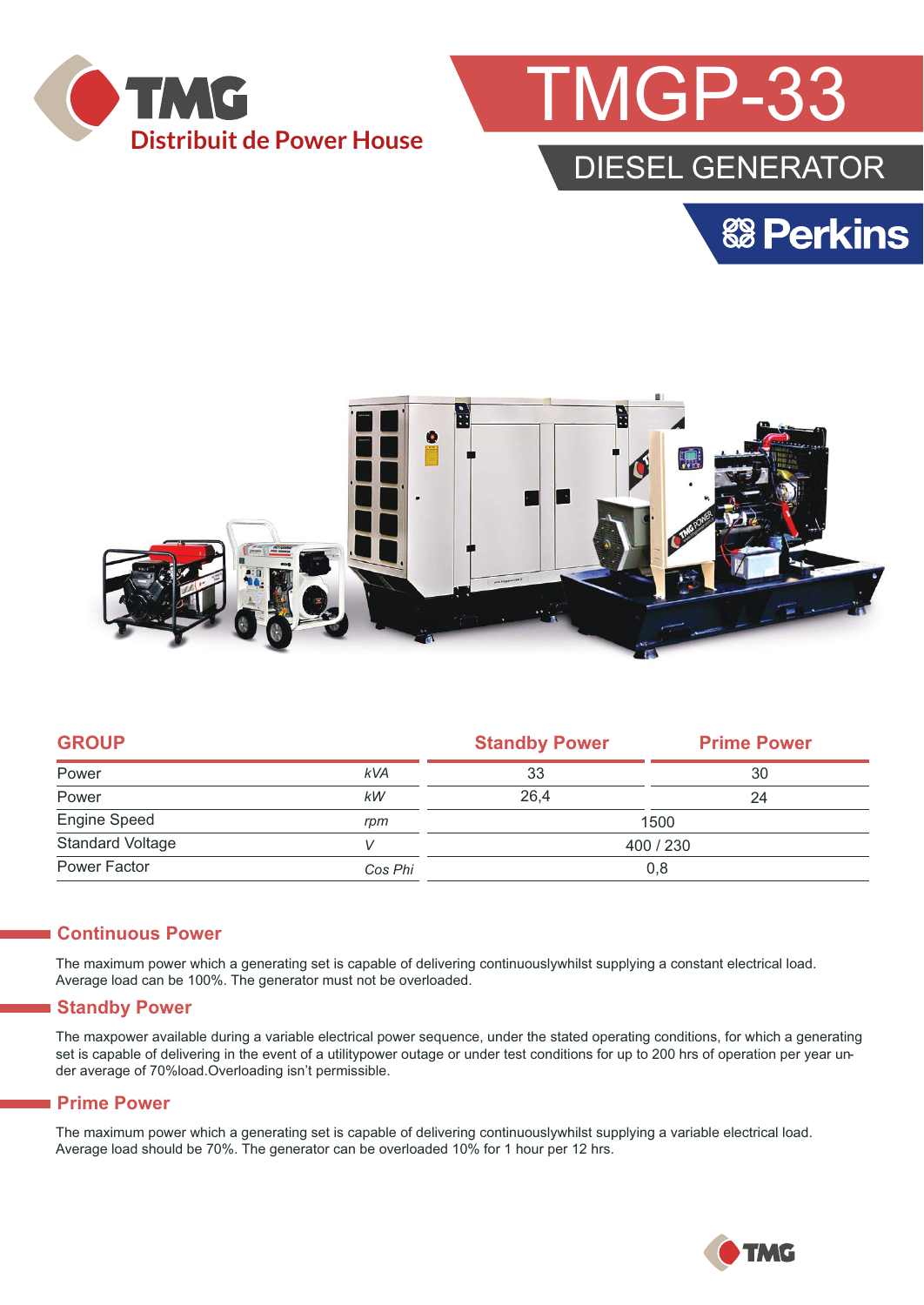## **TMG Distribuit de Power House**

# TMGP-33

### **Engine Properties**

| <b>Brand</b>                      |       | <b>PERKINS</b>            |
|-----------------------------------|-------|---------------------------|
| <b>Model</b>                      |       | 1103A-33G                 |
| <b>Standby</b>                    | kW    | 30.4                      |
| <b>Prime</b>                      | kW    | 27.7                      |
| <b>Cylinder Displacement</b>      | It.   | 3.3                       |
| <b>Number of Cylinders / Type</b> |       | $3/$ In line              |
| <b>Bore x Stroke</b>              | mmxmm | 105x127                   |
| <b>Compression Ratio</b>          |       | 19.25:1                   |
| <b>Governor Type</b>              |       | Mechanic                  |
| <b>Idle Speed</b>                 | rpm   | 1500                      |
| <b>Aspiration</b>                 |       | <b>Natural Aspiration</b> |
| <b>Injection Type</b>             |       | Direct Injection          |
| <b>Cooling System</b>             |       | Liquid Cooled             |
| <b>Fuel Consumption%100</b>       | lt/h  | 7.1                       |
| <b>Fuel Consumption%75</b>        | lt/h  | 5.4                       |
| <b>Fuel Consumption%50</b>        | lt/h  | 3.9                       |
| <b>Oil Capacity</b>               | It.   | 8.3                       |
| <b>Cooling Liquid Capacity</b>    | It.   | 10.2                      |
| <b>Voltage</b>                    | V     | 12                        |
| <b>Battery Capacity</b>           | Α     | 72                        |

#### **Alternator Properties**

| <b>Output Voltage</b>               | V     | 230/400     |  |
|-------------------------------------|-------|-------------|--|
| <b>Frequency</b>                    | НZ    | 50          |  |
| <b>Automatic Voltage Regulation</b> | $±\%$ | 0,5         |  |
| <b>Phase</b>                        |       | 3           |  |
| Pole                                |       | 4           |  |
| Overload                            |       | 1 Hour %110 |  |
| <b>Voltage Regulation</b>           |       | ±%1         |  |
| <b>Power Factor</b>                 | Cosa  | 0,8         |  |
| <b>Warning System</b>               |       | Self Alert  |  |
| <b>AVR Model</b>                    |       | SX460       |  |
| <b>Total Harmonic Losing</b>        |       | ≤%3         |  |
| <b>Connecting Type</b>              |       | Star        |  |
| <b>Protection Class</b>             |       | IP 23       |  |
| <b>Isolation Class</b>              |       | н           |  |

#### **Diemensions**







| $L \times W \times H$     | mm | 2300x950x1560 | LxWxH                     | mm  | 2000x950xTBA |
|---------------------------|----|---------------|---------------------------|-----|--------------|
| Weight                    | kq | тва           | Weight                    | ΚG  | TBA          |
| <b>Fuel Tank Capacity</b> |    | 85            | <b>Fuel Tank Capacity</b> | It. | 85           |

#### **Standard Specification**

Some standard equipments that TMG POWER provides with generator sets;

- 50°C cooland radiator
- Flexible fuelpipes and oil drain valve
- Engine jacket heater
- 4 pole synchronous type self-excited brushless alternator
- Battery and wires
- Entegrated fuel tank
- User and maintenance manual
- Oil and antifreeze
- Datakom D-300 controller
- Battery charger
- Electrical circuit diagram